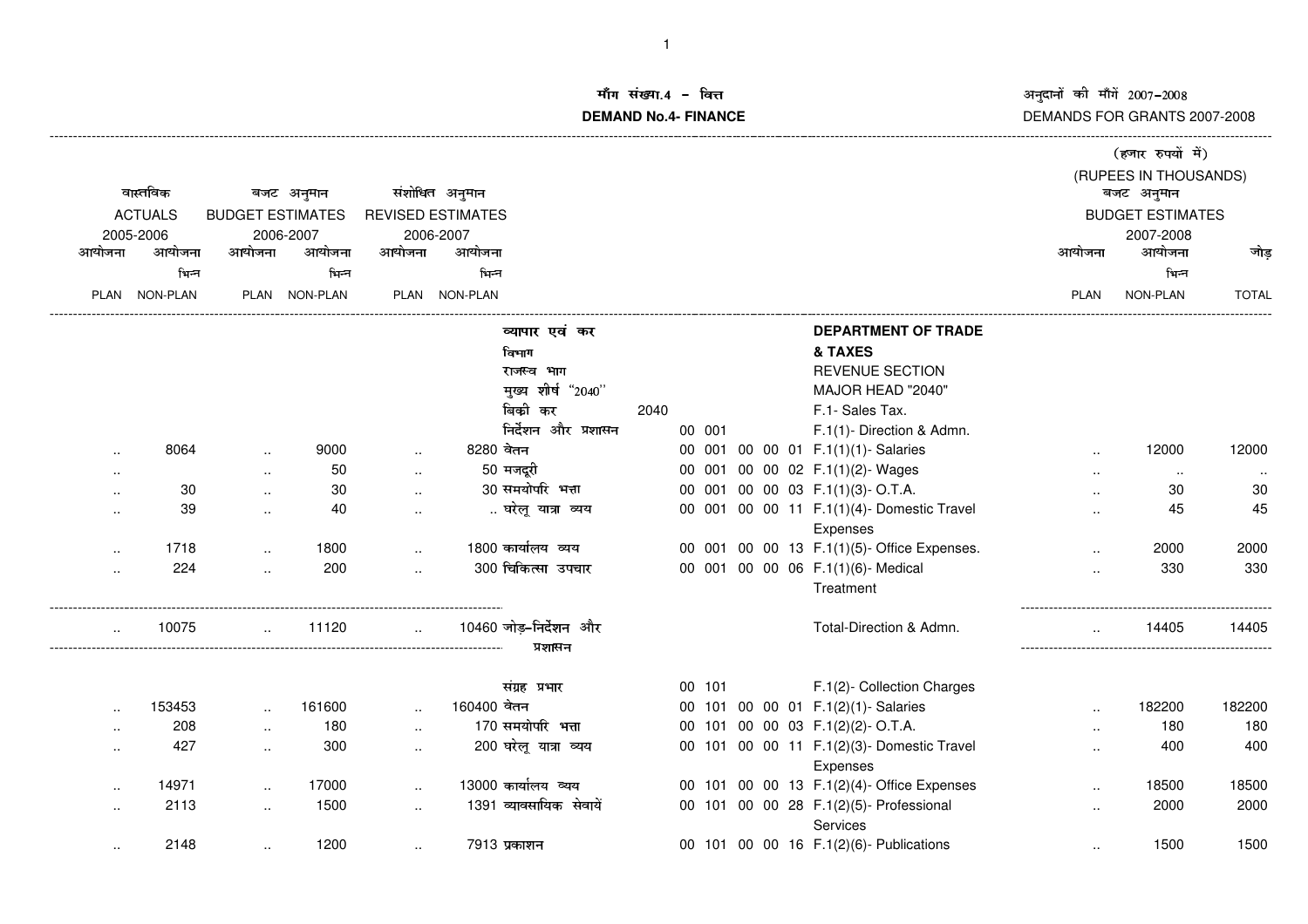## अनुदानों की माँगें 2007-2008

### DEMANDS FOR GRANTS 2007-2008

 $---$ 

### माँग संख्या.4 - वित्त **DEMAND No.4- FINANCE** --------------------------

---------------------

|                      |                      |                         |                     |                      |                          |                          |           |                                                 |             | (हजार रुपयों में)                   |              |
|----------------------|----------------------|-------------------------|---------------------|----------------------|--------------------------|--------------------------|-----------|-------------------------------------------------|-------------|-------------------------------------|--------------|
|                      | वास्तविक             |                         | बजट अनुमान          |                      | संशोधित अनुमान           |                          |           |                                                 |             | (RUPEES IN THOUSANDS)<br>बजट अनुमान |              |
|                      | <b>ACTUALS</b>       | <b>BUDGET ESTIMATES</b> |                     |                      | <b>REVISED ESTIMATES</b> |                          |           |                                                 |             | <b>BUDGET ESTIMATES</b>             |              |
|                      |                      |                         |                     |                      |                          |                          |           |                                                 |             |                                     |              |
| आयोजना               | 2005-2006<br>आयोजना  | आयोजना                  | 2006-2007<br>आयोजना | आयोजना               | 2006-2007<br>आयोजना      |                          |           |                                                 | आयोजना      | 2007-2008<br>आयोजना                 | जोड़         |
|                      |                      |                         |                     |                      |                          |                          |           |                                                 |             |                                     |              |
|                      | भिन्न                |                         | भिन्न               |                      | भिन्न                    |                          |           |                                                 |             | भिन्न                               |              |
|                      | PLAN NON-PLAN        |                         | PLAN NON-PLAN       |                      | PLAN NON-PLAN            |                          |           |                                                 | <b>PLAN</b> | NON-PLAN                            | <b>TOTAL</b> |
|                      |                      |                         |                     |                      |                          | अन्य प्रभार              |           | 00 101 00 00 50 F.1(2)(7)- Other Charges        |             |                                     |              |
| $\ddot{\phantom{a}}$ | 48                   | $\sim$                  | 200                 | $\ddotsc$            |                          | स्वीकृत                  |           | Voted                                           |             | 200                                 | 200          |
| $\ddot{\phantom{a}}$ | 10                   | $\ddot{\phantom{a}}$    |                     | $\sim$               | 200                      | भारित                    |           | Charged                                         |             |                                     |              |
| $\cdot$ .            | 3854                 |                         | 4000                | $\ddot{\phantom{a}}$ |                          | 4984 चिकित्सा उपचार      |           | 00 101 00 00 06 F.1(2)(8)- Medical<br>Treatment |             | 5500                                | 5500         |
|                      | 177232               |                         | 185980              |                      |                          | 188259 जोड-संग्रह प्रभार |           | <b>Total-Collection Charges</b>                 |             | 210480                              | 210480       |
|                      | 177222               |                         | 185980              |                      | 188059                   | स्वीकृत                  |           | Voted                                           |             | 210480                              | 210480       |
|                      | 10                   |                         |                     |                      | 200                      | भारित                    |           | Charged                                         |             |                                     |              |
|                      |                      |                         |                     |                      |                          |                          |           |                                                 |             |                                     |              |
|                      |                      |                         |                     |                      |                          | अन्य व्यय                | 00 800    | F.1(3)- Other Expenditure.                      |             |                                     |              |
| 5921                 | $\ddot{\phantom{a}}$ | 17500                   |                     | 7000                 |                          | कर नीति निर्धारण         |           | 00 800 96 00 42 F.1(3)(1)- Studies by           | 7000        |                                     | 7000         |
|                      |                      |                         |                     |                      |                          | के लिए सलाहकारों         |           | Consultants as aid to Tax                       |             |                                     |              |
|                      |                      |                         |                     |                      |                          | द्वारा अध्ययन            |           | Policy formulation.                             |             |                                     |              |
| 23679                | $\sim$               | 40000                   | $\cdot$ .           | 28000                |                          | आधुनिक कार्यालय          |           | 00 800 90 00 42 F.1(3)(2)- Creation of modern   | 29000       |                                     | 29000        |
|                      |                      |                         |                     |                      |                          | परिवेश का निर्माण        |           | office environment                              |             |                                     |              |
|                      |                      |                         |                     |                      |                          | छपाई एवं इलैक्टोनिक      |           |                                                 |             |                                     |              |
| 33176                | 4690                 | 30000                   | $\cdot$ .           | 30000                |                          | माध्यम द्वारा प्रचार एवं | 00 800 94 | $F.1(3)(3)$ - Publicity and awarness            | 30000       |                                     | 30000        |
|                      |                      |                         |                     |                      |                          | जन जागृति अभियान         |           | campaign through print and                      |             |                                     |              |
|                      |                      |                         |                     |                      |                          |                          |           | electronic media                                |             |                                     |              |
|                      |                      |                         |                     |                      |                          | बिकौकर विभाग             | 00 800 89 | $F.1(3)(4)$ - Structural changes                |             |                                     |              |
|                      |                      |                         |                     |                      |                          | प्रशासन में ढांचागत      |           | in VAT Department's                             |             |                                     |              |
|                      |                      |                         |                     |                      |                          | बदलाव                    |           | administration                                  |             |                                     |              |
| 1708                 | 13224                | 2600                    | 15400               | 3200                 | 11500 वेतन               |                          |           | 00 800 89 00 01 F.1(3)(4)(1)-Salaries.          | 3200        | 18700                               | 21900        |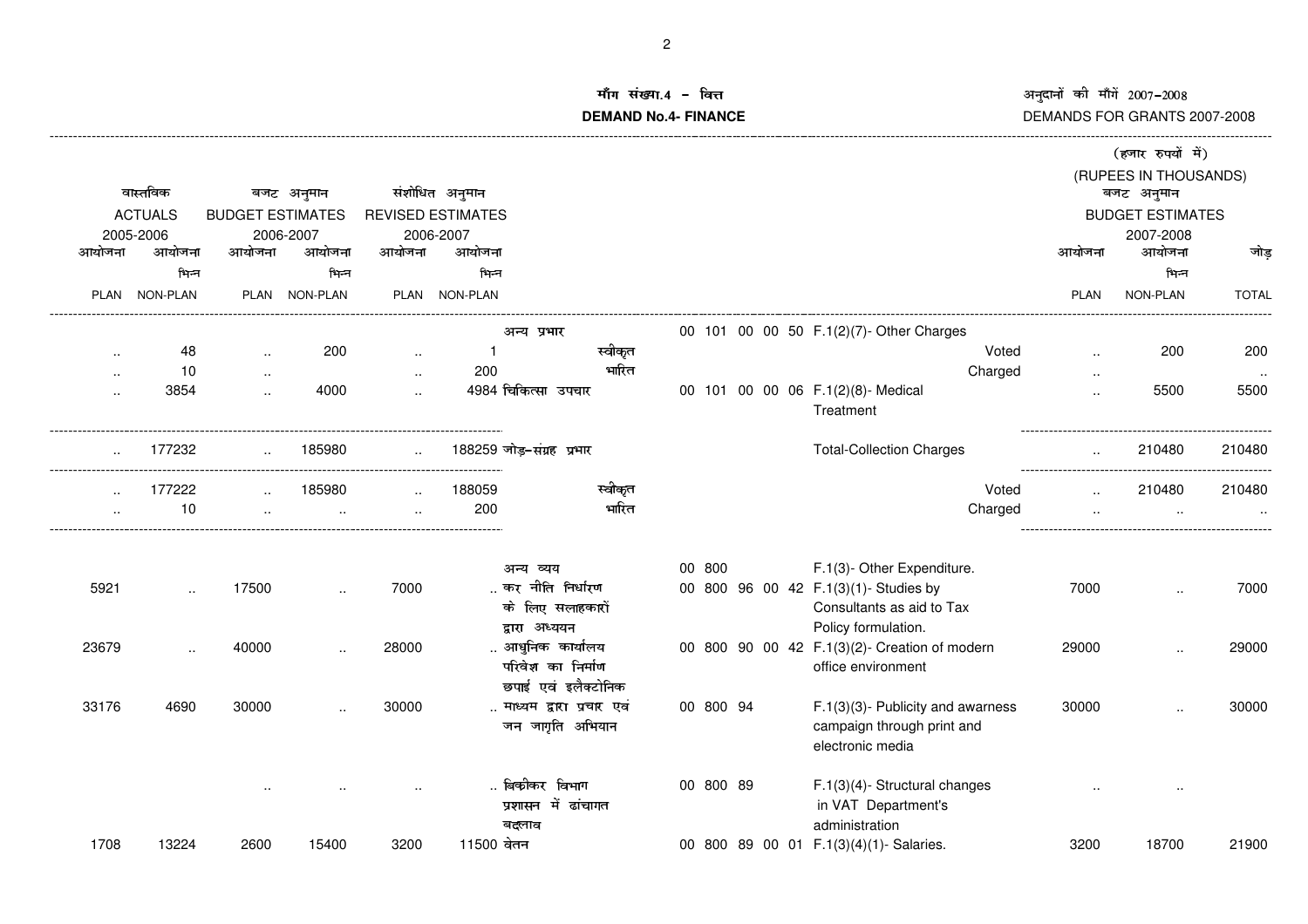# अनुदानों को माँगें 2007–2008<br>DEMANDS FOR GRANTS 2007-2008

-------------------------------------------------------------------------------------------------------------------------------------------------------------------------------------------------------------------------------------------------------------------------

#### ਸ਼ਿ ਸ਼ਾਂਕਾ **माग सख्या.4 - वित्त**<br>DEMAND No.4- FINANCE <u>क्त अस्ति । अस्ति । अस्ति । अस्ति । अस्ति । अस्ति । अस्ति । अस्ति । अस्ति । अस्ति । अस्ति । अस्ति । अस्ति । अ</u>

|                      |                |                   |                         |                      |                          |           |  |                                                          |                 | (हजार रुपयों में)                   |              |
|----------------------|----------------|-------------------|-------------------------|----------------------|--------------------------|-----------|--|----------------------------------------------------------|-----------------|-------------------------------------|--------------|
|                      | वास्तविक       |                   | बजट अनुमान              |                      | संशोधित अनुमान           |           |  |                                                          |                 | (RUPEES IN THOUSANDS)<br>बजट अनुमान |              |
|                      | <b>ACTUALS</b> |                   | <b>BUDGET ESTIMATES</b> |                      | <b>REVISED ESTIMATES</b> |           |  |                                                          |                 | <b>BUDGET ESTIMATES</b>             |              |
| 2005-2006            |                | 2006-2007         |                         |                      | 2006-2007                |           |  |                                                          |                 | 2007-2008                           |              |
| आयोजना               | आयोजना         | आयोजना            | आयोजना                  | आयोजना               | आयोजना                   |           |  |                                                          | आयोजना          | आयोजना                              | जोड          |
|                      | भिन्न          |                   | भिन्न                   |                      | भिन्न                    |           |  |                                                          |                 | भिन्न                               |              |
|                      | PLAN NON-PLAN  |                   | PLAN NON-PLAN           |                      | PLAN NON-PLAN            |           |  |                                                          | <b>PLAN</b>     | NON-PLAN                            | <b>TOTAL</b> |
| $\ddot{\phantom{a}}$ | 249            |                   | 250                     |                      | 240 समयोपरि भत्ता        |           |  | 00 800 89 00 03 F.1(3)(4)(2)-O.T.A.                      |                 | 250                                 | 250          |
| $\ddotsc$            | $\ldots$       | $\sim$            | 50                      | $\sim$               | घरेलू यात्रा व्यय        |           |  | 00 800 89 00 11 F.1(3)(4)(3)-Domestic Travel             | $\sim$          | 50                                  | 50           |
|                      |                |                   |                         |                      |                          |           |  | Expenses                                                 |                 |                                     |              |
| 133                  | $\ddotsc$      | 500               |                         | 500                  | कार्यालय व्यय            |           |  | 00 800 89 00 13 F.1(3)(4)(4)- Office Expenses            | 500             | $\ddotsc$                           | 500          |
| 4731                 | $\sim$         | 10000             | $\sim$                  | 8000                 | मोटर वाहन                |           |  | 00 800 89 00 51 F.1(3)(4)(5)- Motor Vehicles             | 8000            | $\ddotsc$                           | 8000         |
| 47                   | $\ddotsc$      | 2000              | $\ldots$                | 3000                 | विदेश यात्रा व्यय        |           |  | 00 800 89 00 12 F.1(3)(4)(6)-Foreign Travel              | 3000            | $\ddotsc$                           | 3000         |
|                      |                |                   |                         |                      |                          |           |  | Expenses                                                 |                 |                                     |              |
| $\boldsymbol{9}$     | 395            | 400               | 400                     | 400                  | 440 चिकित्सा उपचार       |           |  | 00 800 89 00 06 F.1(3)(4)(7)- Medical                    | 400             | 500                                 | 900          |
|                      |                |                   |                         |                      |                          |           |  | Treatment                                                |                 |                                     |              |
| 6628                 | 13868          | 15500             | 16100                   | 15100                | 12180 जोड़-बिकीकर विभाग  |           |  | Total - Structural changes                               | 15100           | 19500                               | 34600        |
|                      |                |                   |                         |                      |                          |           |  | in VAT Department's                                      |                 |                                     |              |
|                      |                |                   |                         |                      | बदलाव                    |           |  | administration                                           |                 |                                     |              |
|                      |                |                   |                         |                      | कम्पयूटरिकरण प्रणाली     | 00 800 91 |  | F.1(3)(5)-Computerisation system                         |                 |                                     |              |
| $\cdot$ .            | 10169          | 900               | 10700                   | 100                  | 10250 वेतन               |           |  | 00 800 91 00 01 F.1(3)(5)(1)-Salaries.                   | 100             | 15100                               | 15200        |
| $\cdot$ .            | 147            | $\ddotsc$         | 150                     | $\cdot$              | घरेलू यात्रा व्यय        |           |  | 00 800 91 00 11 F.1(3)(5)(2)-Domestic Travel<br>Expenses | $\ddotsc$       | 165                                 | 165          |
|                      | 40             |                   | 40                      |                      | 40 समयोपरि भत्ता         |           |  | 00 800 91 00 03 F.1(3)(5)(3)-O.T.A.                      |                 | 40                                  | 40           |
| $\cdot$ .<br>49449   | 536            | $\ldots$<br>80000 | 1000                    | 50000                | 800 कार्यालय व्यय        |           |  | 00 800 91 00 13 F.1(3)(5)(4)- Office Expenses.           | $\sim$<br>50000 | 1000                                | 51000        |
|                      | 895            | 100               | 900                     | $\ddot{\phantom{a}}$ | 1100 चिकित्सा उपचार      |           |  | 00 800 91 00 06 F.1(3)(5)(5)- Medical                    |                 | 1210                                | 1210         |
| $\ddotsc$            |                |                   |                         |                      |                          |           |  | Treatment                                                |                 |                                     |              |
| 49449                | 11787          | 81000             | 12790                   | 50100                | 12190 जोड़-कम्पयूटरिकरण  |           |  | Total-Computerisation system                             | 50100           | 17515                               | 67615        |
|                      |                |                   |                         |                      |                          |           |  |                                                          |                 |                                     |              |
| 291                  | $\ddotsc$      | 1000              |                         | 300                  | कर्मचारियो.              |           |  | 00 800 88 00 42 F.1(3)(6)- Educational Training          | 300             |                                     | 300          |
|                      |                |                   |                         |                      |                          |           |  |                                                          |                 |                                     |              |